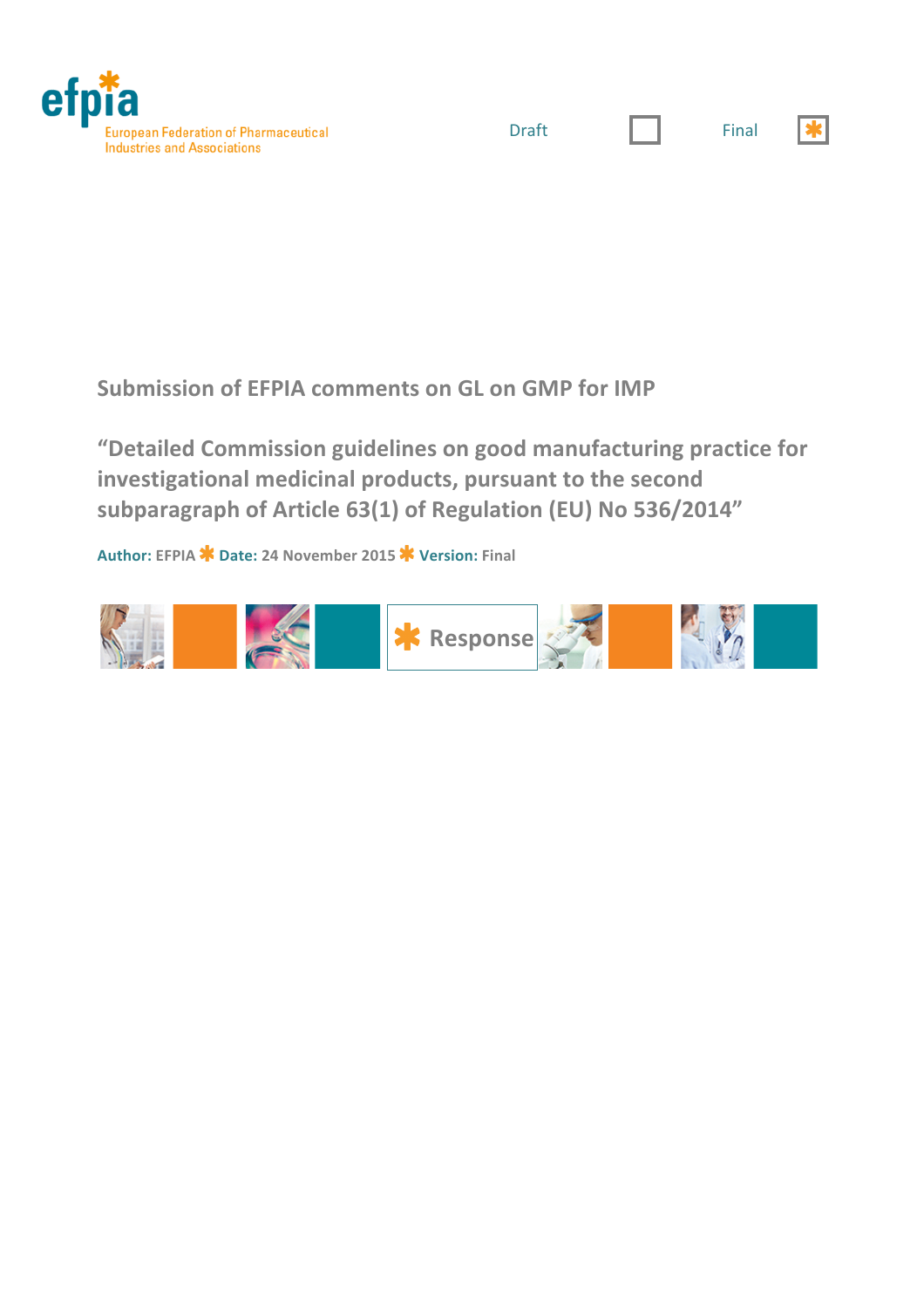## **1. General comments**

1. EFPIA would like to express its strong concerns with regard to the potential duplication of GMP requirements in different sections or outside of EudraLex -Volume IV Good manufacturing practice (GMP) Guidelines. There is the need to maintain consistency across different parts of the guidance, which if not managed appropriately has the high potential to lead to divergences.

EFPIA recommends that all GMP requirements for different kinds of products - IMPs, ATMPs and commercial medicinal products will be posted in Eudralex Volume 4. A core set of common GMP principles is proposed to be referred to in Part I. Rather than duplicating these core requirements in separate sections (e.g. in part III or Annexes) addressing, for example, IMPs or ATMPs, EFPIA recommends that only the differences in the GMP requirements for these kinds of products and their development phase should be described. Emphasising these core principles will facilitate the common application within the company's pharmaceutical quality system, and consistency in inspections across these different kinds of products by the different agencies of the member states.

2. The industry view expressed above is that, given the reliance on other sections of EudraLex Volume 4 for achieving appropriate GMP for IMPs, this document should be a revision of EudraLex Volume 4, Annex 13, not a new standalone guideline.

**Please note** if Annex 13 is removed completely other guidance references will also change.

In superseding the current version of Annex 13, allowance will need to be made of the fact that Clinical Trial Regulation 536/2014, Article 98, allows for a period of up to 3 years of transition during which supplies may be made in accordance with current requirements.

3. There is a change from NIMP to AMP within the CTR. There is currently a NIMP Guideline. We recommend that an AMP guidance and /or Q&A are produced.

4. The comments on the Delegated Act (DA) included comments on the QP (IMP) transitional status. i.e.

The Clinical Trial Regulation art 61 2 (b) sets down the requirements for the Qualified Person. There are concerns that the current text does not appropriately cover persons who are qualified under the transitional arrangements of Article 13 (5) of Directive 2001/20/EC. It needs to be ensured that the repeal of Directive 2001/20/EC does not take this qualification away from anyone, thus impacting individuals' right to work and likely creating capacity issues in Member States where this clause was actively used. It is therefore suggested that the opportunity of this Delegated Act is taken to add wording that addresses this point.

Recent information is that there are approximately 250 to 300 QPs for IMP in one Member State that would be impacted if this was not pragmatically addressed.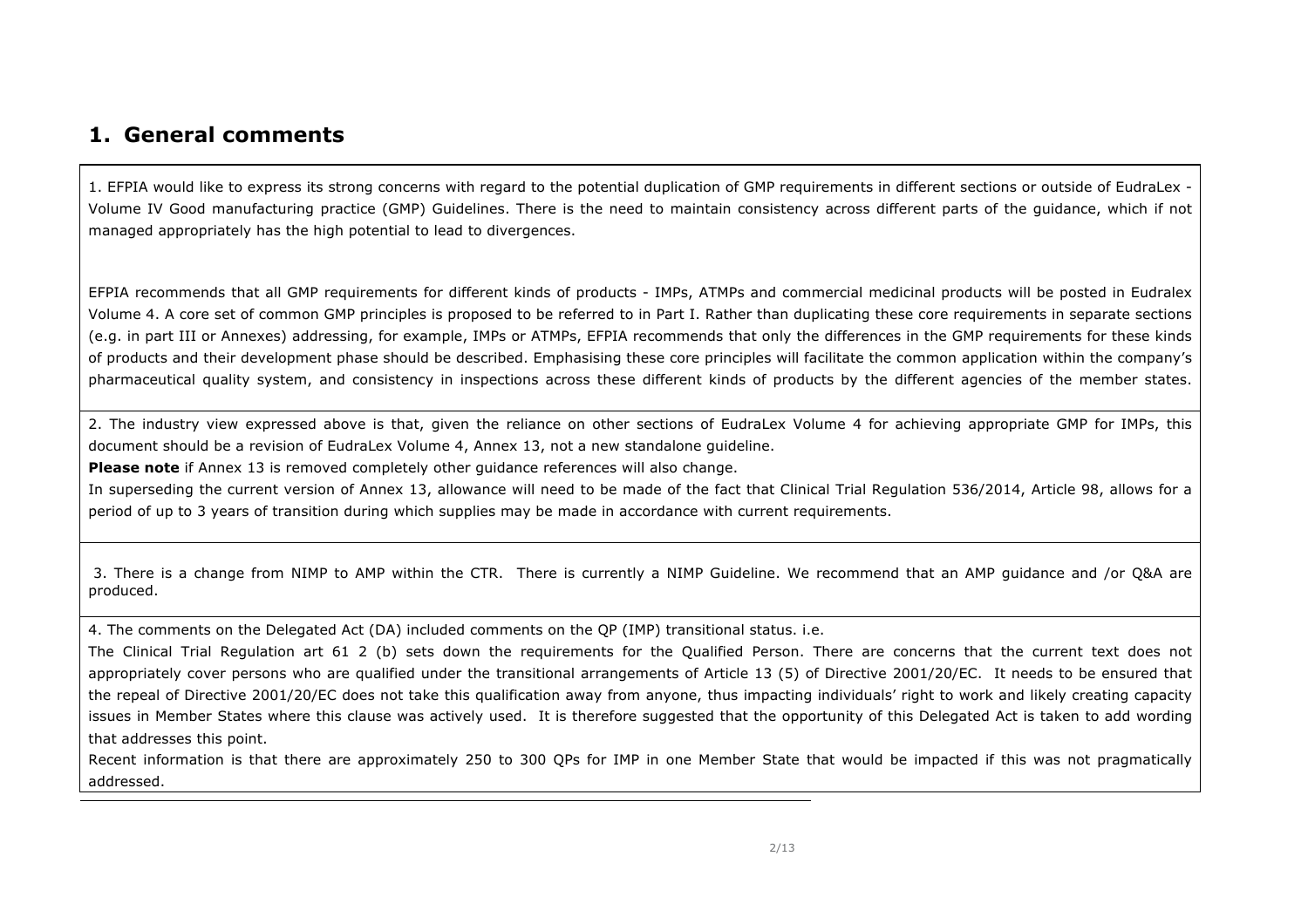5. The comment below has been made assuming the question in the Delegated Act will lead to the acceptance of any ICH third country falling into section 2.9. ii

Section 2.9 was the subject of questions and comments in the consultation on the delegated act. A significant portion of commercial products that become IMPs come from Third Countries that are within the ICH environment (with or without MRA). This represents a significant proportion of studies.

The wording in section 2 below (Lines 441 to 453) has assumed ICH will be included in section 2.9 ii. If this is not the case there are concerns with section 2.9. ii around the omission of details from the current Annex 13 section 39 d and Table 2

6. The omission of text that is in the current Annex 13 section 43 on the initial shipment of IMP is understandable given the current status of the CTR implementation. This however has created concern in EFPIA members involved with IMP supply.

Although activities following shipment of IMPs might be regarded as being under the scope of Good Clinical Practice there are examples where coverage in this guidance from the GMP perspective would be helpful

- a. What is the expectation of Part A and Part B approvals and how will that relate to GMP activities of the initial shipment to a clinical site.
- b. A similar concern is the omission of guidance on Site to Site transfers. The current guidance assists by setting expectations at the GMP/GCP interface both in terms of rarity and the need to seek QP advice as part of the process.

7. Section 2.2 includes explanation of reconstitution. Many differences of interpretation between Member States and others involved at the interface of GMP and GCP exist over the process of Dispensing and where the division lies with the respect of IMP "Manufacture". It is recommended to add to the explanation that Dispensing is not in scope of these guidelines and to add a detailed definition of Dispensing in the glossary. See line 108 comment and Glossary definition of Dispensing

8. Line 375/376 has the text 'as authorised by the Member State' and Line 422 has the text 'accepted by the Member State'. It is suggested that these will require modification to reflect the new single submission process brought in by Regulation 536/2014.

9. Very strong comments have been made on the need to change Annex VI as soon as it is legally possible in the response to consultation on the Delegated Act.

Labelling of IMPs is not covered in this consultation as it is addressed by Annex VI of Clinical Trial Regulation 536/2014 itself.

EFPIA has previously communicated to the Commission, the changes made to this text compared with the current EU GMP Annex 13 will have significant impact and it is important for this to be amended as soon as legally possible and this remains the unanimous opinion of all the Industry subject matter experts involved with compiling these comments.

10. Glossary

The EFPIA recommendations strengthened some of the definitions. Two paths will be possible depending if this guidance remains part of volume 4. This glossary will need significant expansion if the document is not part of volume 4. If it remains part of volume 4 then only the limited number of definitions which are unique to IMP need to be included.

We believe it would be useful to retain definitions of 'Blinding' and 'Clinical Trial' in the Glossary of these guidelines." [Annex 13 currently has these; we are proposing adding 'Unblinding' and 'Dispensing' and amending 'Order']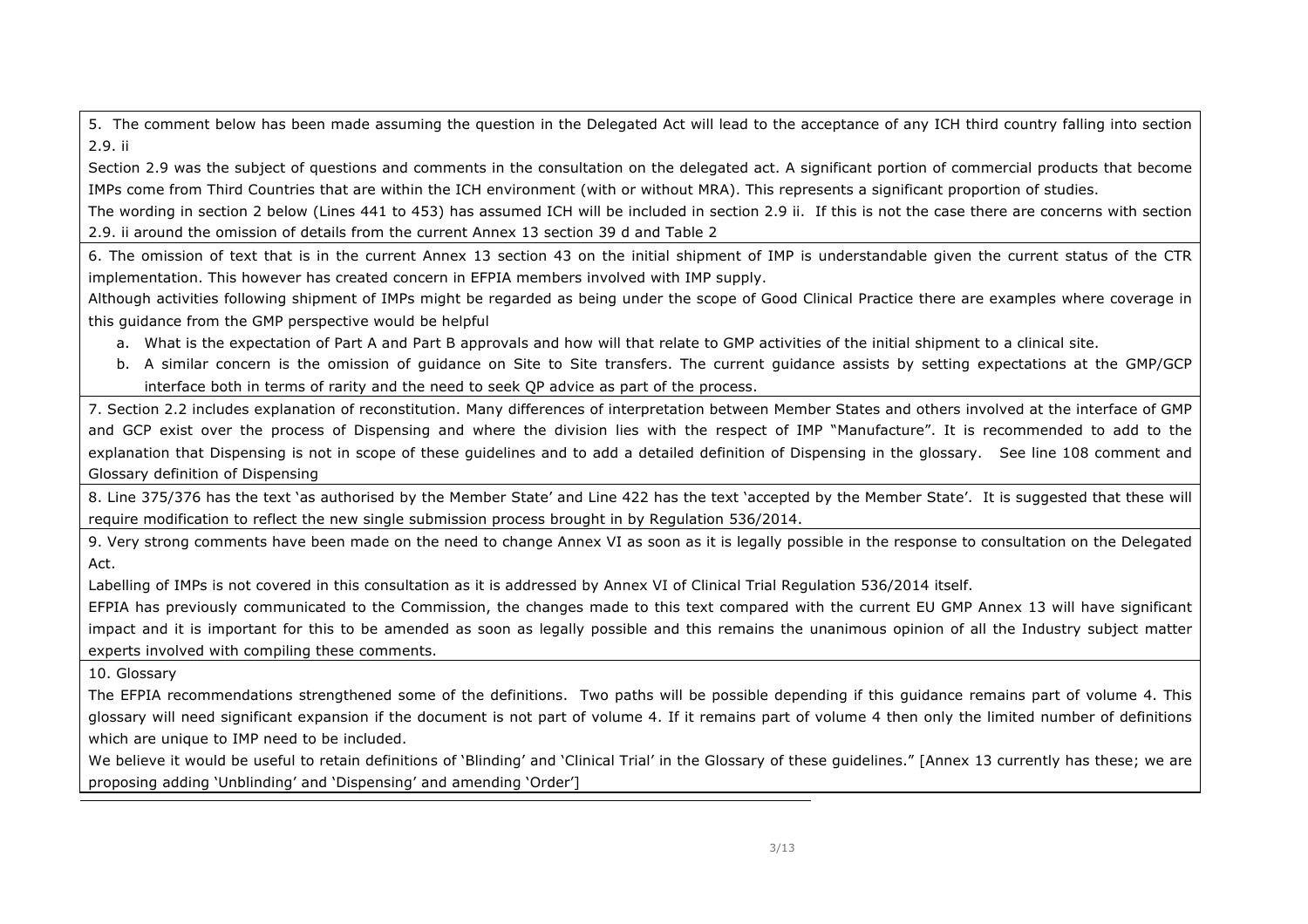11 The comments on the DA expressed concern over the Sponsor / Manufacturer. The comments were:

Where the manufacturer is not the sponsor of a trial a number of the responsibilities in this regulation that have been placed on the manufacturer will be divided between the manufacturer and the sponsor. This division will vary from one trial and / or manufacturing operation to another. An example of this is in ensuring the manufacture conforms with data submitted and reviewed by the Lead Reporting Member State. Throughout this regulation it should be made clear that the manufacturer responsibilities may be divided providing the responsibilities of the relevant parties are clear in the contractual agreements. This same division is also a key aspect in the inspection of a manufacturer by a member state where confidentiality requirements of inspection reports need to be assured if they undertake work for a number of sponsors.

The acknowledgement of Manufacture and Sponsor being separate needs to be covered either generically or considered separately for each reference to manufacturer

Consistency with the principles expressed above within this guidance document should be maintained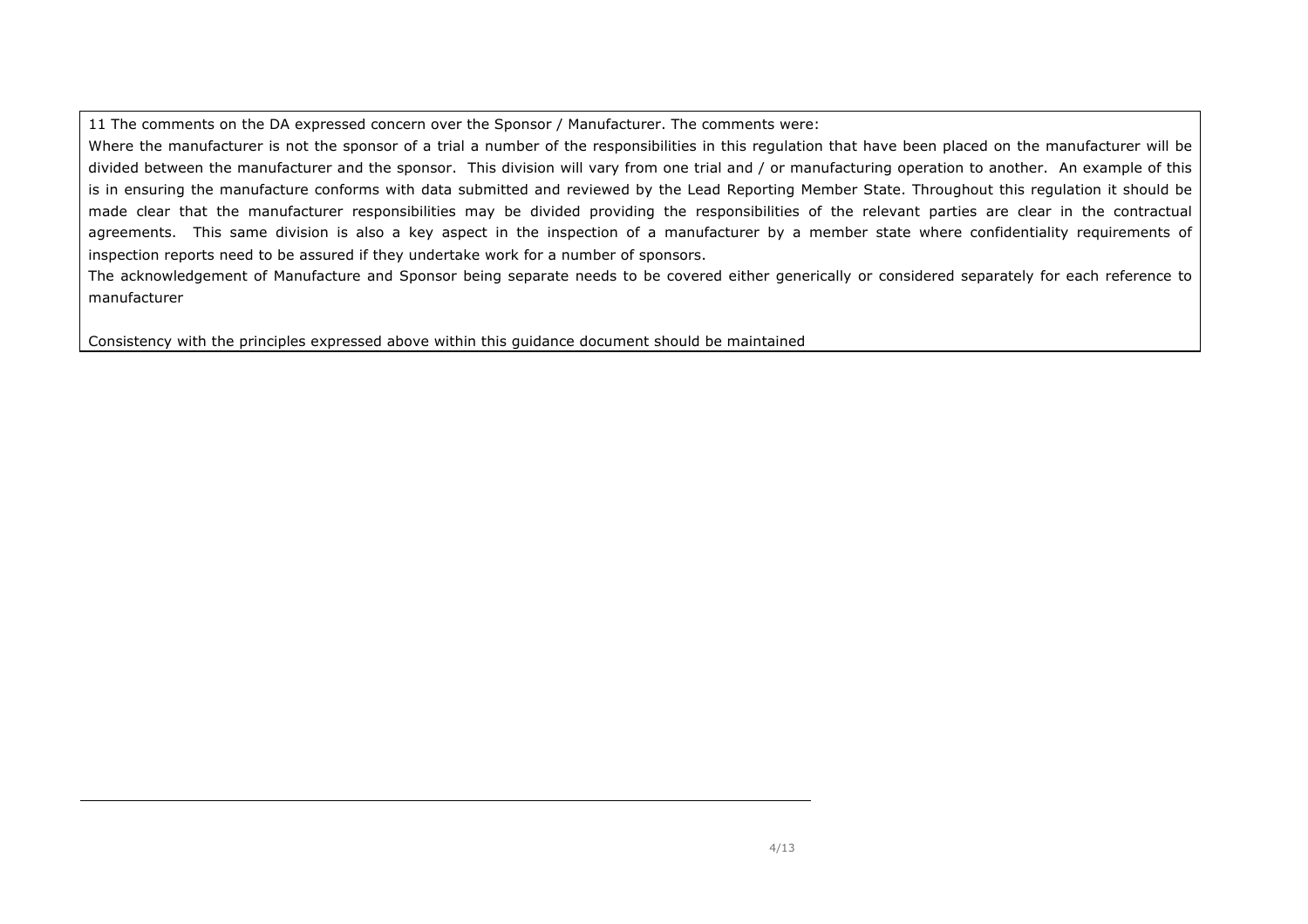## **2. Specific comments on text**

| Line number(s) of<br>the relevant text | Comment and rationale; proposed changes                                                                                                                                                                                                                                                                                                                                                                                           |
|----------------------------------------|-----------------------------------------------------------------------------------------------------------------------------------------------------------------------------------------------------------------------------------------------------------------------------------------------------------------------------------------------------------------------------------------------------------------------------------|
|                                        | (If changes to the wording are suggested, they are highlighted using 'track changes')                                                                                                                                                                                                                                                                                                                                             |
| (e.g. Lines 20-<br>23)                 |                                                                                                                                                                                                                                                                                                                                                                                                                                   |
| Line 69 to 71                          | Rational - The addition of the word undue is because the concept of zero risk in clinical trials is unattainable                                                                                                                                                                                                                                                                                                                  |
|                                        | The application of GMP for the manufacture of investigational medicinal products is intended to ensure that subjects are not placed at<br>undue risk, and that the results of clinical trials are unaffected by inadequate quality, safety or efficacy arising from unsatisfactory<br>manufacture.                                                                                                                                |
| Line 107 to 108                        | An investigational medicinal product must exist before it can be dispensed or the a-process can be defined as reconstitution, diluting or<br>mixing as part of dispensing.                                                                                                                                                                                                                                                        |
|                                        | Text without track change<br>An investigational medicinal product must exist before it can be dispensed or the process can be defined as reconstitution, diluting or<br>mixing as part of dispensing.                                                                                                                                                                                                                             |
|                                        | Rational see comment 7                                                                                                                                                                                                                                                                                                                                                                                                            |
| Line 109 to 111                        | The process of reconstitution has to be undertaken at a point in time as close to patient / subject as possible to-administration as practical.<br>If not immediately before administration the time period should be justified based on stability or in use data. and The process has to be<br>defined in the clinical trial application/dossier and in the protocol, or related document, available at the clinical trial site. |
|                                        | Rational - additional clarity around "as close as possible"                                                                                                                                                                                                                                                                                                                                                                       |
| Lines 116 to 120                       | This section should be deleted or it should be made clear which issues concerning auxiliary medicinal products are addressed by these<br>guidelines. Currently, the only other specific mention of them is in Line 346                                                                                                                                                                                                            |
| Line 128 to 131                        | CAPA may not be required in every situation, so we propose adding 'as appropriate' to the end of this sentence:                                                                                                                                                                                                                                                                                                                   |
|                                        | Deviations from any predefined specifications and instructions shall be investigated and corrective and preventive action (CAPA) measures                                                                                                                                                                                                                                                                                         |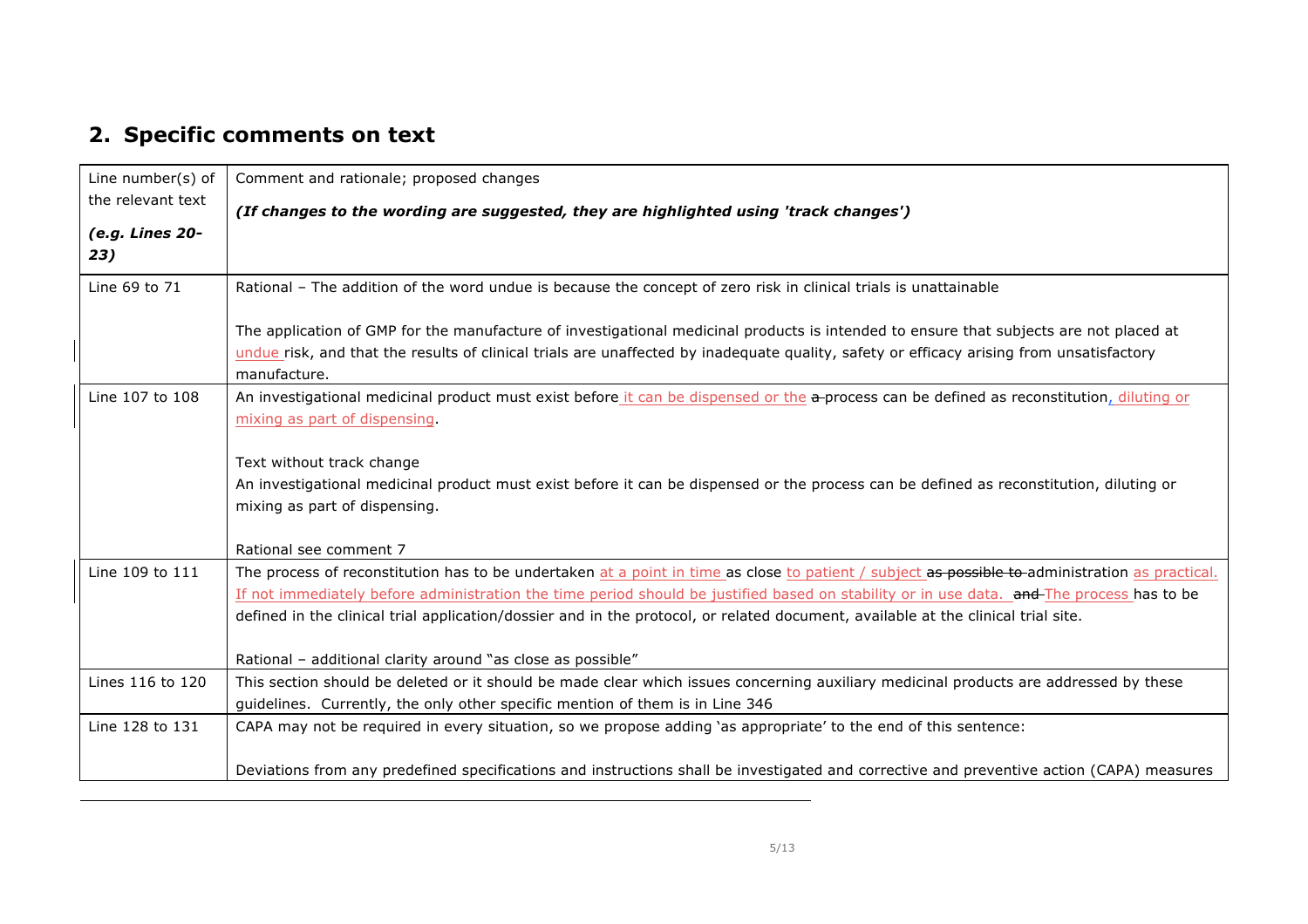| Line number(s) of      | Comment and rationale; proposed changes                                                                                                                                                                                                                                                                                                                                                                                                                                                                                                                                                                                                                                                                                                                                                                                                                                            |
|------------------------|------------------------------------------------------------------------------------------------------------------------------------------------------------------------------------------------------------------------------------------------------------------------------------------------------------------------------------------------------------------------------------------------------------------------------------------------------------------------------------------------------------------------------------------------------------------------------------------------------------------------------------------------------------------------------------------------------------------------------------------------------------------------------------------------------------------------------------------------------------------------------------|
| the relevant text      | (If changes to the wording are suggested, they are highlighted using 'track changes')                                                                                                                                                                                                                                                                                                                                                                                                                                                                                                                                                                                                                                                                                                                                                                                              |
| (e.g. Lines 20-<br>23) |                                                                                                                                                                                                                                                                                                                                                                                                                                                                                                                                                                                                                                                                                                                                                                                                                                                                                    |
|                        | initiated as appropriate                                                                                                                                                                                                                                                                                                                                                                                                                                                                                                                                                                                                                                                                                                                                                                                                                                                           |
| Line 179 to 180        | Premises and equipment are expected to be validated qualified in accordance with EudraLex, Volume 4, Annex 15 in so far<br>as appropriate, taking into account the stage of product development.                                                                                                                                                                                                                                                                                                                                                                                                                                                                                                                                                                                                                                                                                   |
|                        | Rationale: Premises and equipment are generally deemed to be qualified rather than validated and there may be some differences in the<br>approach taken depending on stage of product development.                                                                                                                                                                                                                                                                                                                                                                                                                                                                                                                                                                                                                                                                                 |
| Line 183 to 194        | Specifications for starting materials, immediate packaging materials, intermediate products, bulk products and finished products,<br>manufacturing formulae and processing and packing instructions should be as comprehensive as possible given the current state of<br>knowledge. They should be periodically re-assessed during development and updated as necessary. Each new version should take into<br>account the latest data, current technology used, regulatory and pharmacopoeial developments and should allow traceability to the<br>previous document. Any changes should be carried out according to a written procedure which should address any implications for product<br>quality-such as stability and bioequivalence. The approval process for instructions and changes thereof shall include appropriate<br>management-personnel at the manufacturing site. |
|                        | Rationale: The word 'periodically' suggests a set period for reassessment. In practice, the reassessment is likely to be driven by<br>progression of product development, the pace of which will vary significantly from project to project<br>Inclusion of the words 'such as stability and bioequivalence' does not usefully add to the requirement to 'address any implications for<br>product quality' and could lead to an inappropriately limited focus.<br>Approval of changes needs to be by appropriate personnel, but these do not need to be 'management'.                                                                                                                                                                                                                                                                                                              |
| <b>Line 200</b>        | The manufacturer should retain the order for investigational medicinal products. The order should request the processing and/or packaging<br>of a certain number of units and/or their distribution and be given by or on behalf of the sponsor to the manufacturer. It should be in<br>writing, though it may be transmitted by electronic means, and be precise enough to avoid any ambiguity. It should be formally authorised<br>by the sponsor or his representative and refer to the product specification file and the relevant clinical trial protocol as appropriate.<br>Deleted from here and placed in the Glossary                                                                                                                                                                                                                                                     |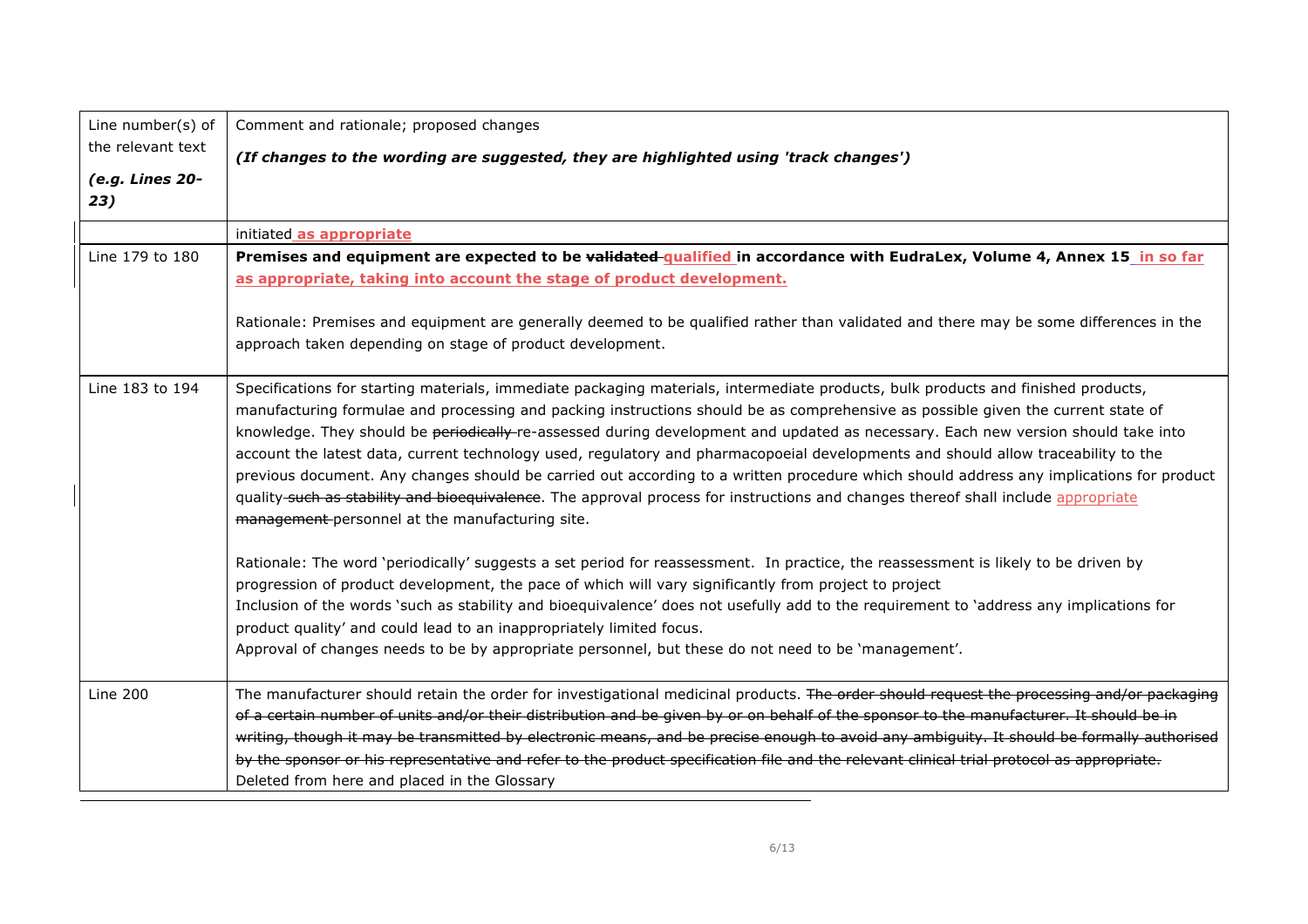| Line number(s) of      | Comment and rationale; proposed changes                                                                                                                                                                           |
|------------------------|-------------------------------------------------------------------------------------------------------------------------------------------------------------------------------------------------------------------|
| the relevant text      | (If changes to the wording are suggested, they are highlighted using 'track changes')                                                                                                                             |
| (e.g. Lines 20-<br>23) |                                                                                                                                                                                                                   |
| <b>Line 207</b>        | Comments have been made on the virtual aspects of the Product Specification file for the Delegated act - This section should be consistent                                                                        |
|                        | with those comments.                                                                                                                                                                                              |
|                        | We do not see the need to introduce a requirement for a Product Specification File into the Delegated Act; it is well enough covered by the<br>Guideline.                                                         |
|                        | It should be noted that Product Specification Files typically exist, but that these are often in a virtual environment and different parts may                                                                    |
|                        | be located across multiple locations, which may be in multiple companies. Often this is a table of contents that refers to the source of the<br>information, which can change as knowledge develops.              |
|                        | This practice has been accepted by inspectors and it would be beneficial for this to be reflected in the wording of this section.                                                                                 |
| Line 208 to 210        | Applicable sections of the product specification file or equivalent information shall be available at the start of manufacturing of the first<br>batch of investigational medicinal product for a clinical trial. |
|                        | Rationale as per the comment on Product Specification File above and the timing of the availability of information particularly in early stage<br>development.                                                    |
| Line 219 to 220        | v. Relevant CMC quality section of the clinical trial authorisations and amendments thereof, clinical trial protocol and randomisation codes,<br>as appropriate;                                                  |
| <b>Line 221</b>        | vi. Relevant contractual technical agreements with contract givers and acceptors, as appropriate;                                                                                                                 |
|                        | Rationale - Consistency with chapter 7 of Volume 4                                                                                                                                                                |
| <b>Line 224</b>        | viii. Details of the plans and arrangements for Reference and retention samples-plans;                                                                                                                            |
| Line 231 to 235        | Where different manufacturing steps are carried out at different locations under the responsibility of different qualified persons, it is                                                                         |
|                        | acceptable to maintain separate files limited to information of relevance to the activities at the respective locations. The relevant sections                                                                    |
|                        | documentation of the product specification file, including changes, shall be accessible at the manufacturing site.                                                                                                |
| Line 243 to 245        | The relevant information in the product specification file should be used to produce-capture-the detailed written instructions on processing,                                                                     |
|                        | packaging, quality control testing, storage, distribution conditions and storage conditions.                                                                                                                      |
| <b>Line 268</b>        | EFPIA has made very strong comments on the retention of documents from the manufacturing process in the response to consultation on                                                                               |
|                        | the DA. The practical needs are met by the recommendation of 15 years retention from Manufacture. i.e.                                                                                                            |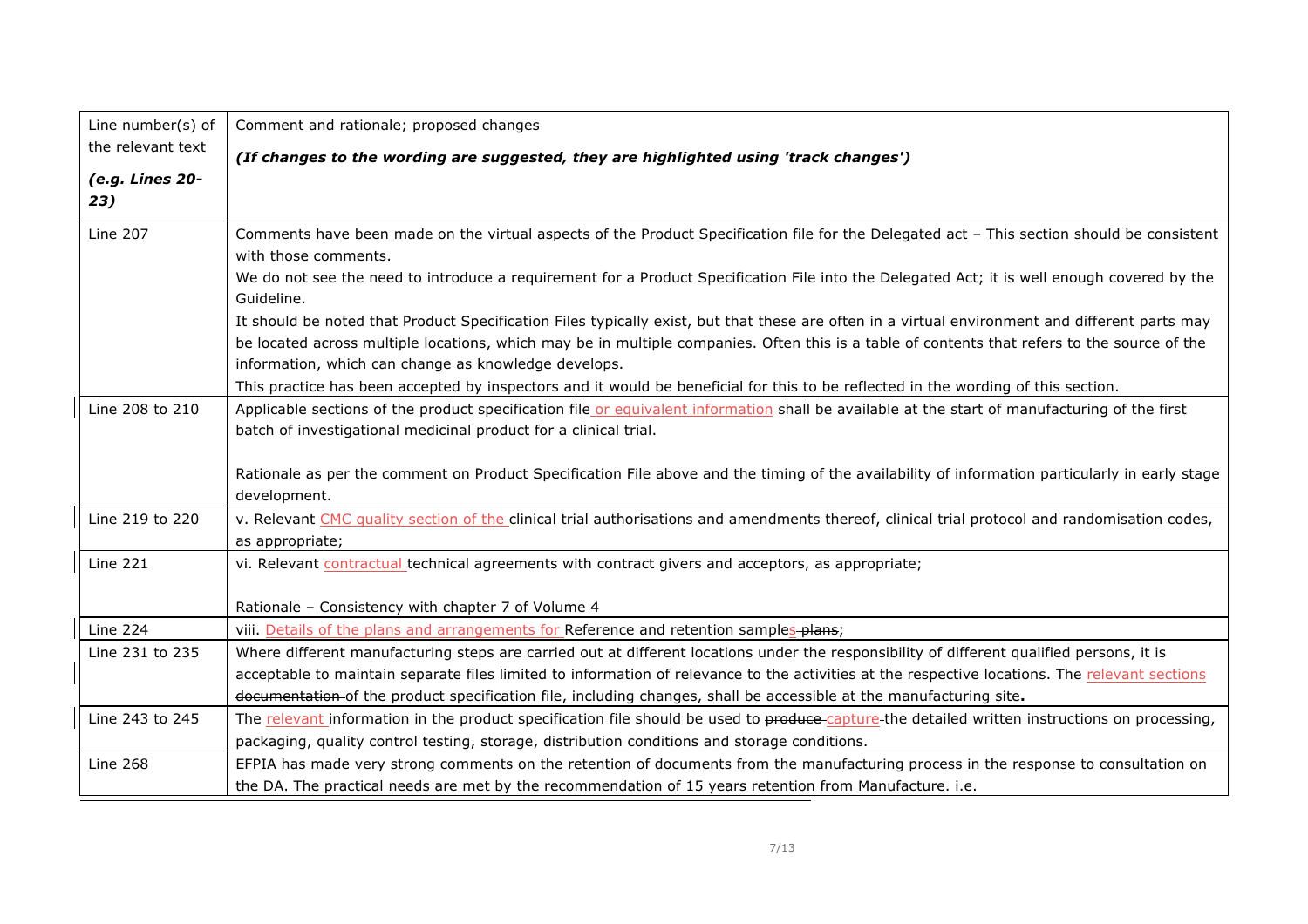| Line number(s) of      | Comment and rationale; proposed changes                                                                                                                                                                                                                                                                                                                                                                                                                                                                                                                                                                                                         |
|------------------------|-------------------------------------------------------------------------------------------------------------------------------------------------------------------------------------------------------------------------------------------------------------------------------------------------------------------------------------------------------------------------------------------------------------------------------------------------------------------------------------------------------------------------------------------------------------------------------------------------------------------------------------------------|
| the relevant text      | (If changes to the wording are suggested, they are highlighted using 'track changes')                                                                                                                                                                                                                                                                                                                                                                                                                                                                                                                                                           |
| (e.g. Lines 20-<br>23) |                                                                                                                                                                                                                                                                                                                                                                                                                                                                                                                                                                                                                                                 |
|                        | Much of the GMP activity may occur at a Contract Manufacturing Organisation (CMO) or even company facilities with little or no link to the<br>Clinical trial and it is therefore not practical to tie the end of document retention to the Clinical Trial timelines - Typically manufacturer sets<br>a simple measurable retention period of number of years from the date of the operation and we suggest that the new text aligns with this<br>practice. A fixed time period of 15 years from date of manufacture is proposed with no perceived benefit in a longer retention period.                                                         |
| Line 288 to 290        | EFPIA has made comments on this aspect in the in the response to consultation on the DA. This should be consistent with those<br>comments, i.e.                                                                                                                                                                                                                                                                                                                                                                                                                                                                                                 |
|                        | Manufacturing processes are not required to be validated, but shall be appropriately monitored and controlled, taking into account the<br>stage of product development, in order to assure the quality required for the intended use.<br>Track changes                                                                                                                                                                                                                                                                                                                                                                                          |
|                        | The m-Manufacturing processes are is not required expected to be validated but shall be appropriately monitored and controlled, taking to<br>the extent necessary for routine production but shall be validated in its entirety in so far as appropriate, taking-into account the stage of<br>product development, in order to assure the quality required for the intended use.                                                                                                                                                                                                                                                                |
| Line 291 to 292        | Rationale<br>Verification should not be mandatory - Assurance of cleaning should be appropriate for the operation being performed and may be assured<br>by methods other than verification. For example, a cleaning validation matrix approach for a multi-product facility.<br>To avoid cross-contamination, written cleaning procedures and analytical methods to verify the cleaning process-shall be available. The                                                                                                                                                                                                                         |
|                        | effectiveness of sum of the control measures should be demonstrated.                                                                                                                                                                                                                                                                                                                                                                                                                                                                                                                                                                            |
| Line 333 to 340        | The expiry date stated for the comparator product in its original packaging might not be applicable to the product where it has been<br>repackaged in a different container that may not offer equivalent protection. A suitable expiry date, taking into account the nature of the<br>product, the characteristics of the container and the storage conditions to which the article may be subjected, should be determined by or<br>on behalf of the sponsor. Such date should be justified and must not be later than the expiry date of the original package. There should be<br>comparability of expiry dating and clinical trial duration. |
|                        | Rationale: The text proposed for deletion could be read as creating an expectation for the expiry date to cover the intended duration of the                                                                                                                                                                                                                                                                                                                                                                                                                                                                                                    |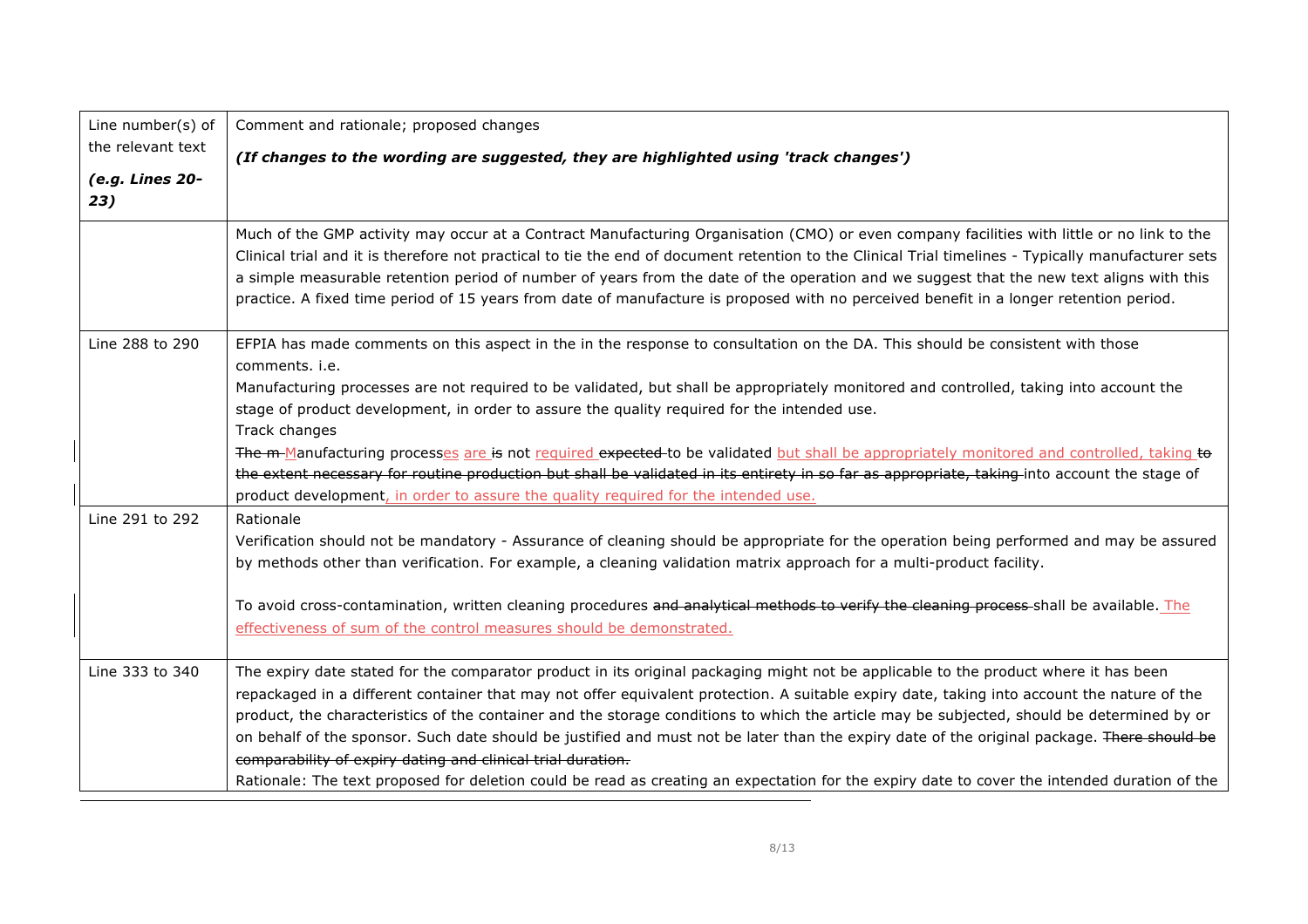| Line number(s) of      | Comment and rationale; proposed changes                                                                                                                                                                                                                                                                                                                                                                                                                                                                                                                                                                                                                                                                                                                           |
|------------------------|-------------------------------------------------------------------------------------------------------------------------------------------------------------------------------------------------------------------------------------------------------------------------------------------------------------------------------------------------------------------------------------------------------------------------------------------------------------------------------------------------------------------------------------------------------------------------------------------------------------------------------------------------------------------------------------------------------------------------------------------------------------------|
| the relevant text      | (If changes to the wording are suggested, they are highlighted using 'track changes')                                                                                                                                                                                                                                                                                                                                                                                                                                                                                                                                                                                                                                                                             |
| (e.g. Lines 20-<br>23) |                                                                                                                                                                                                                                                                                                                                                                                                                                                                                                                                                                                                                                                                                                                                                                   |
|                        | trial which is unrealistic. Shelf life extension or resupply plans may be valid and necessary as part of the trial management.                                                                                                                                                                                                                                                                                                                                                                                                                                                                                                                                                                                                                                    |
| 341 to 344             | The packaging must ensure that the investigational medicinal product remains in good condition-retains its integrity during transport and<br>storage at intermediate destinations. Any opening or tampering of the outer packaging during transport should be readily discernible.                                                                                                                                                                                                                                                                                                                                                                                                                                                                                |
| 355 to 362             | The current text is not clear regarding whether expiry extension labelling has to take place at an authorised manufacturing site or not. An<br>additional sentence is proposed to address this:                                                                                                                                                                                                                                                                                                                                                                                                                                                                                                                                                                   |
|                        | The re-labelling operation should be performed by appropriately trained staff in accordance with GMP principles and specific and standard<br>operating procedures and should be checked by a second person. This additional labelling should be properly documented in the batch<br>records. To avoid mix-up, the additional labelling activity should be carried out in an area which is partitioned or separated from other<br>activities. A line clearance at the start and end of activity should be carried out and label reconciliation performed with 100 %. Any re-<br>labelling limited to Expiry / Retest aspect does not require the site where it is undertaken to have a Manufacturing Authorisation e.g. it<br>may be performed at a Clinical Site. |
| Line 382 to 384        | Reference sample: a sample of a batch of starting material, packaging material, bulk formulated product, product contained in its primary<br>packing or finished product which is stored for the purpose of being analysed should the need arise.                                                                                                                                                                                                                                                                                                                                                                                                                                                                                                                 |
| Line 411 to 419        | It is proposed that the stipulation around the geographical location of the reference samples is removed and to simply state that these<br>need to be stored in accordance with standards equivalent to EU GMP. The reason for this is that reference samples are those stored for<br>the purpose of being analysed should the need arise. It therefore makes sense for them to be located at or near the site of testing, which<br>for IMPs may be in a third country                                                                                                                                                                                                                                                                                            |
|                        | Reference samples of finished product should be stored in the EU or in a third country where appropriate arrangements have been made<br>by the Union with the exporting country to ensure that the manufacturer of the investigational medicinal product applies standards of good<br>manufacturing practice at least equivalent to those laid down by the Union. In exceptional circumstances, the reference samples of the<br>finished product may be stored by the manufacturer in another third country, in which case this should be justified and documented in a<br>technical agreement between the sponsor, the importer in the EU and that manufacturer in the third country, should be stored in                                                        |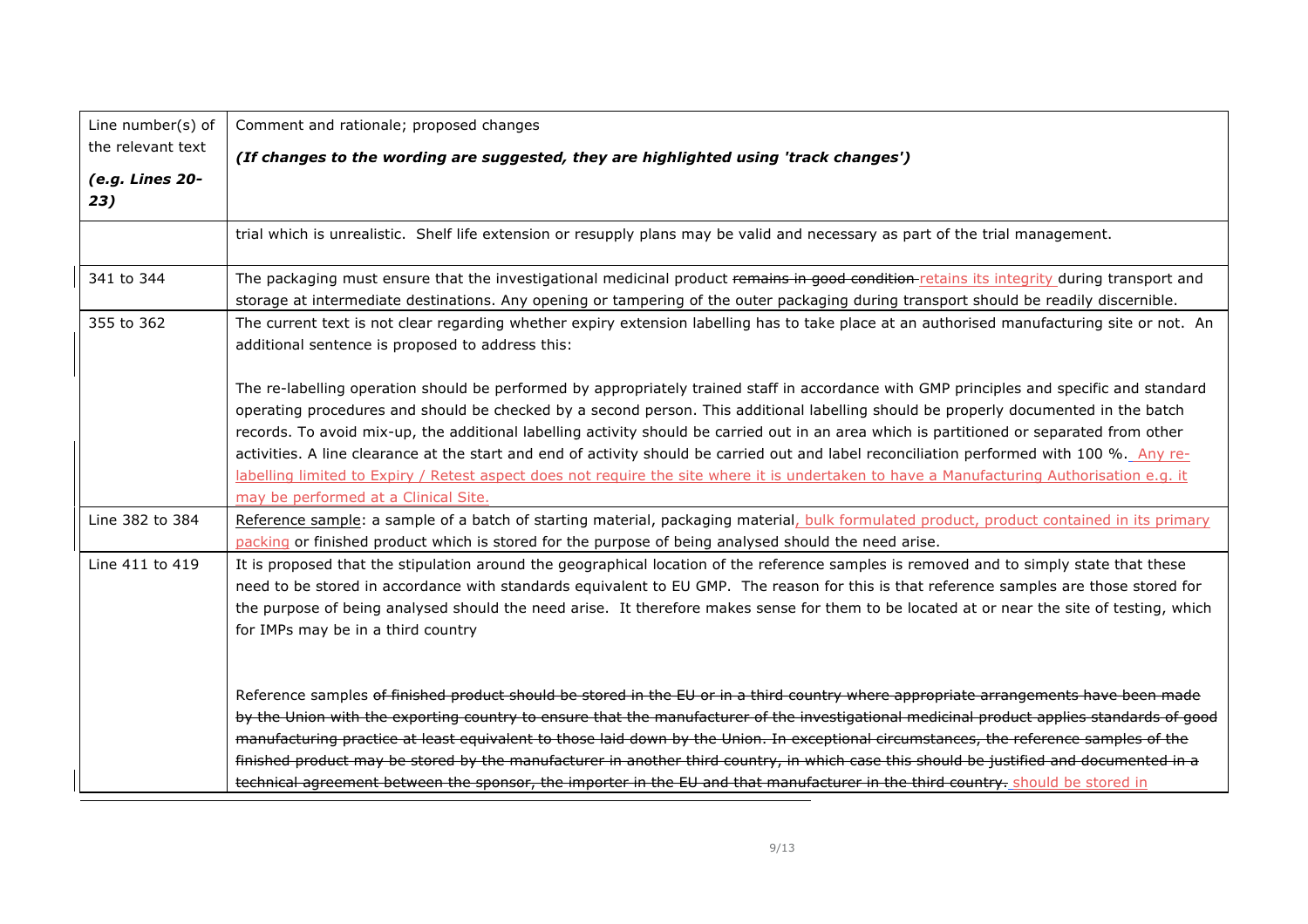| Line number(s) of      | Comment and rationale; proposed changes                                                                                                                                                                                                                                                                                                                                                                                                                                                                                                                                                                                                                                                                                                                                                 |
|------------------------|-----------------------------------------------------------------------------------------------------------------------------------------------------------------------------------------------------------------------------------------------------------------------------------------------------------------------------------------------------------------------------------------------------------------------------------------------------------------------------------------------------------------------------------------------------------------------------------------------------------------------------------------------------------------------------------------------------------------------------------------------------------------------------------------|
| the relevant text      | (If changes to the wording are suggested, they are highlighted using 'track changes')                                                                                                                                                                                                                                                                                                                                                                                                                                                                                                                                                                                                                                                                                                   |
| (e.g. Lines 20-<br>23) |                                                                                                                                                                                                                                                                                                                                                                                                                                                                                                                                                                                                                                                                                                                                                                                         |
|                        | accordance with standards of good manufacturing practice at least equivalent to those laid down by the Union, so that in the event of<br>analysis the results can be taken as being representative of the product in the supply chain.                                                                                                                                                                                                                                                                                                                                                                                                                                                                                                                                                  |
| Line 441 to 453        | Propose amending this to cover marketed product from both the EU and ICH/MRA countries, thus providing a replacement for the current<br>Annex 13, 39(d) text. As commented on in response to Delegated Act question 5, continued coverage of such comparator products is<br>essential:                                                                                                                                                                                                                                                                                                                                                                                                                                                                                                  |
|                        | ii. Marketed Product sourced from the open market within EU or ICH/MRA countries from authorised distributors can be accepted as having<br>been manufactured in accordance with appropriate good manufacturing practice.Article 80(b) of Directive 2001/83/EC and subject to a<br>marketing authorisation granted by a competent authority in the EU, regardless of manufacturing origin: the duties are as described<br>above. However, the scope of the certification can be limited to assuring that the products are in accordance with the The qualified person<br>can therefore certify the product on the basis of compliance with the authorisation of the clinical trial and any subsequent processing for<br>the purpose of blinding, trial-specific packaging and labelling. |
|                        | Please Note - This paragraph is another example of where the responsibilities of the Sponsor and Manufacture are<br>potentially divided as per general comment 11                                                                                                                                                                                                                                                                                                                                                                                                                                                                                                                                                                                                                       |
| Line 506 to 510        | The current text may cause some confusion. The wording below is understood to represent current good practice and be clear to all<br>parties.                                                                                                                                                                                                                                                                                                                                                                                                                                                                                                                                                                                                                                           |
|                        | Procedures for retrieving investigational medicinal products and documenting this retrieval should be agreed by the sponsor in<br>collaboration with the manufacturer, where different. The sponsor should ensure that any manufacturer, Sponsor representative (e.g.<br>CRO) and Investigator Site understand their obligations under the retrieval procedure. The procedures for retrieval of investigational<br>medicinal products should be in accordance with the principles detailed in EudraLex, Volume 4, Part I, Chapter 8.                                                                                                                                                                                                                                                    |
|                        | Procedures for retrieving investigational medicinal products and documenting this retrieval should be agreed by the sponsor in<br>collaboration with the manufacturer, where different. The sponsor should ensure that any manufacturer, Sponsor representative (e.g.                                                                                                                                                                                                                                                                                                                                                                                                                                                                                                                   |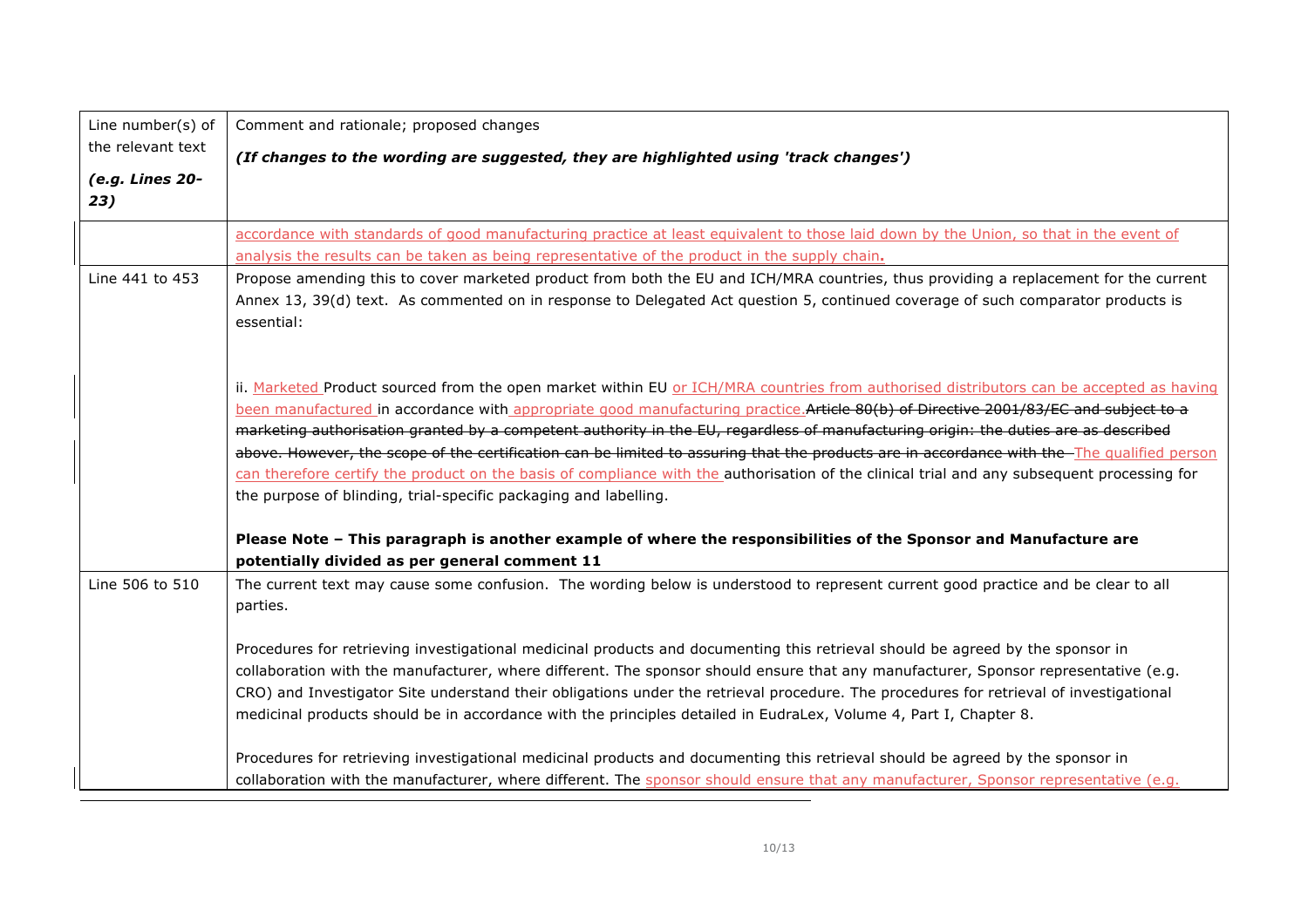| Line number(s) of            | Comment and rationale; proposed changes                                                                                                                                                                                                                                                                                                                                                                                                              |
|------------------------------|------------------------------------------------------------------------------------------------------------------------------------------------------------------------------------------------------------------------------------------------------------------------------------------------------------------------------------------------------------------------------------------------------------------------------------------------------|
| the relevant text            | (If changes to the wording are suggested, they are highlighted using 'track changes')                                                                                                                                                                                                                                                                                                                                                                |
| (e.g. Lines 20-<br>23)       |                                                                                                                                                                                                                                                                                                                                                                                                                                                      |
|                              | CRO) and Investigator Site understand investigator and the sponsor's representative need to understand-their obligations under the<br>retrieval procedure. The procedures for retrieval of investigational medicinal products should be in accordance with the principles detailed<br>in EudraLex, Volume 4, Part I, Chapter 8.                                                                                                                      |
| Glossary                     | Please note comment 10 has made some general recommendations.                                                                                                                                                                                                                                                                                                                                                                                        |
| Glossary $-$                 | The full formal definition should be obtained from ICH E6                                                                                                                                                                                                                                                                                                                                                                                            |
| Blinding                     | 1.10 Blinding/Masking                                                                                                                                                                                                                                                                                                                                                                                                                                |
|                              | A procedure in which one or more parties to the trial are kept unaware of the treatment assignment(s). Single-blinding usually refers to<br>the subject(s) being unaware, and double-blinding usually refers to the subject(s), investigator(s), monitor, and, in some cases, data<br>analyst(s) being unaware of the treatment assignment(s).                                                                                                       |
|                              | Within the Manufacturing process this can be supplemented with                                                                                                                                                                                                                                                                                                                                                                                       |
|                              | In relation to an investigational medicinal product, blinding shall mean the deliberate disguising of the identity of the product in accordance<br>with the instructions of the sponsor                                                                                                                                                                                                                                                              |
| Glossary -<br>Unbinding      | We believe it would be helpful to add the definition of unblinding below                                                                                                                                                                                                                                                                                                                                                                             |
|                              | This is the intended or unintended disclosure of the identity of blinded products.                                                                                                                                                                                                                                                                                                                                                                   |
| Glossary - Clinical<br>Trial | The full formal definition should be obtained from ICH E6                                                                                                                                                                                                                                                                                                                                                                                            |
|                              | Any investigation in human subjects intended to discover or verify the clinical, pharmacological and/or other pharmacodynamic effects of<br>an investigational product(s) and/or to identify any adverse reactions to an investigational product(s), and/or to study absorption,<br>distribution, metabolism, and excretion of one or more investigational medicinal product(s) with the object of ascertaining its/their safety<br>and/or efficacy. |
| Glossary $-$                 | Delete this Term it is not used in the Guidance                                                                                                                                                                                                                                                                                                                                                                                                      |
| Preparation                  |                                                                                                                                                                                                                                                                                                                                                                                                                                                      |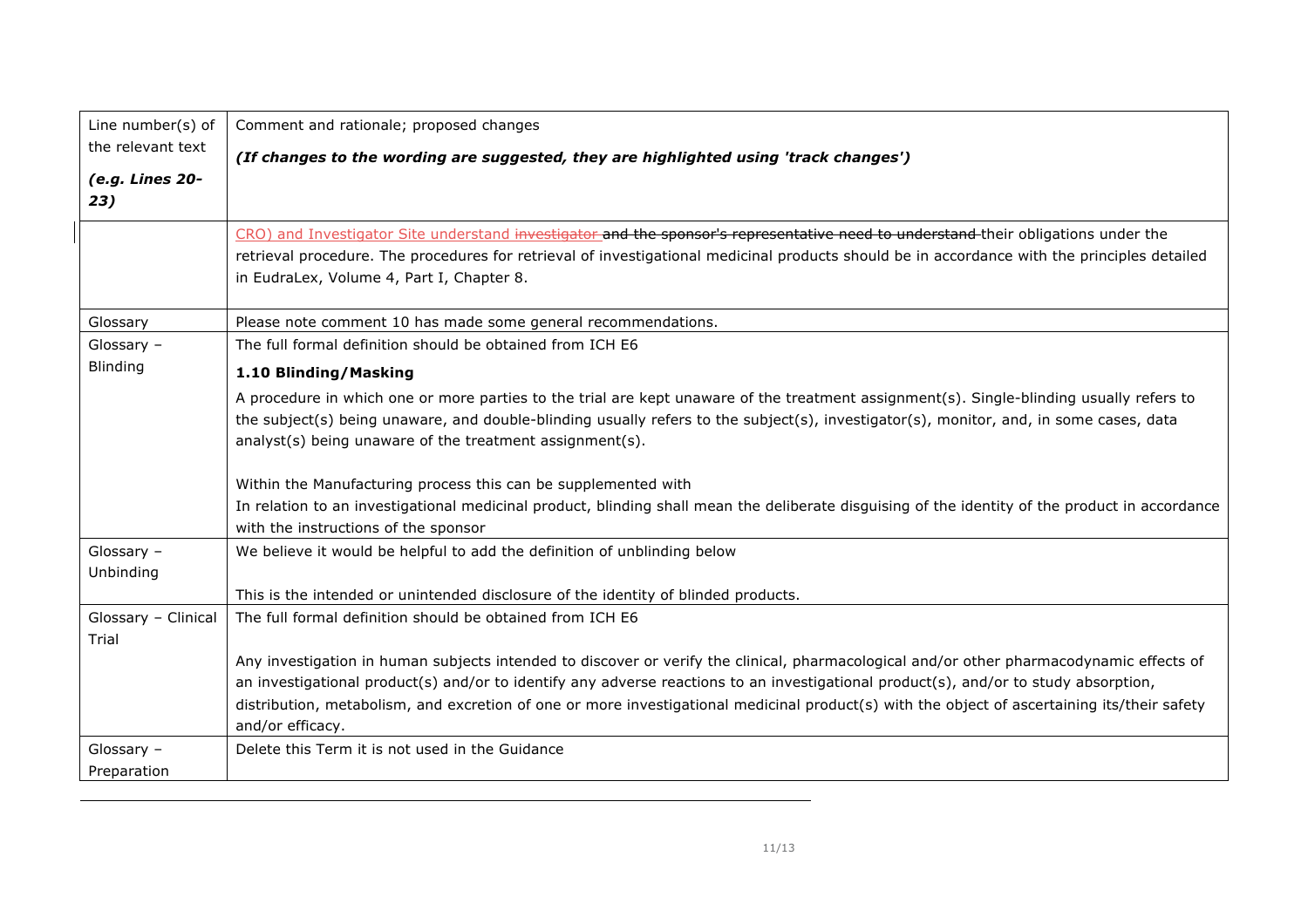| Line number(s) of | Comment and rationale; proposed changes                                                                                                                                                   |
|-------------------|-------------------------------------------------------------------------------------------------------------------------------------------------------------------------------------------|
| the relevant text | (If changes to the wording are suggested, they are highlighted using 'track changes')                                                                                                     |
| (e.g. Lines 20-   |                                                                                                                                                                                           |
| 23)               |                                                                                                                                                                                           |
| Glossary -        | This is a proposed new definition that has been introduced at line 108 as well as being part of general comment 7                                                                         |
| Dispensing        |                                                                                                                                                                                           |
|                   | Within the scope of this Guideline Dispensing of an IMP can only take place after an IMP exists.                                                                                          |
|                   | Dispensing is the action of giving the IMP to the patient /subject and /or where appropriate preparing it for administration, which may                                                   |
|                   | include reconstitution and or dilution.                                                                                                                                                   |
|                   | It should not include adding any dispensing label that repeats or replaces any items covered by Annex VI of the CTR. (the exception would                                                 |
|                   | be the addition of information into pre prepared spaces on the IMP label e.g. Dispensing Date or Investigator name).                                                                      |
|                   | Dispensing may include adding a label with information such as facility address where these are applied to take home medication as part<br>of an institution / site dispensing practices. |
|                   | Where IMP is reconstituted and or diluted for the administration to a single subject / patient, then the dispensing can include applying a                                                |
|                   | label with sufficient details to the reconstituted medication that are needed to ensure the safe administration of the treatment to the                                                   |
|                   | subject / patient.                                                                                                                                                                        |
| Glossary -Order   | We consider that this text taken from Lines $200 - 206$ is definition and therefore best placed in the Glossary.                                                                          |
|                   |                                                                                                                                                                                           |
|                   | The order should request the processing and/or packaging of a certain number of units and/or their distribution and be given by or on                                                     |
|                   | behalf of the sponsor to the manufacturer. It should be in writing, though it may be transmitted by electronic means, and be precise                                                      |
|                   | enough to avoid any ambiguity. It should be formally authorised by the sponsor or his representative and refer to the product specification                                               |
|                   | file and / or the relevant clinical trial protocol as appropriate.                                                                                                                        |